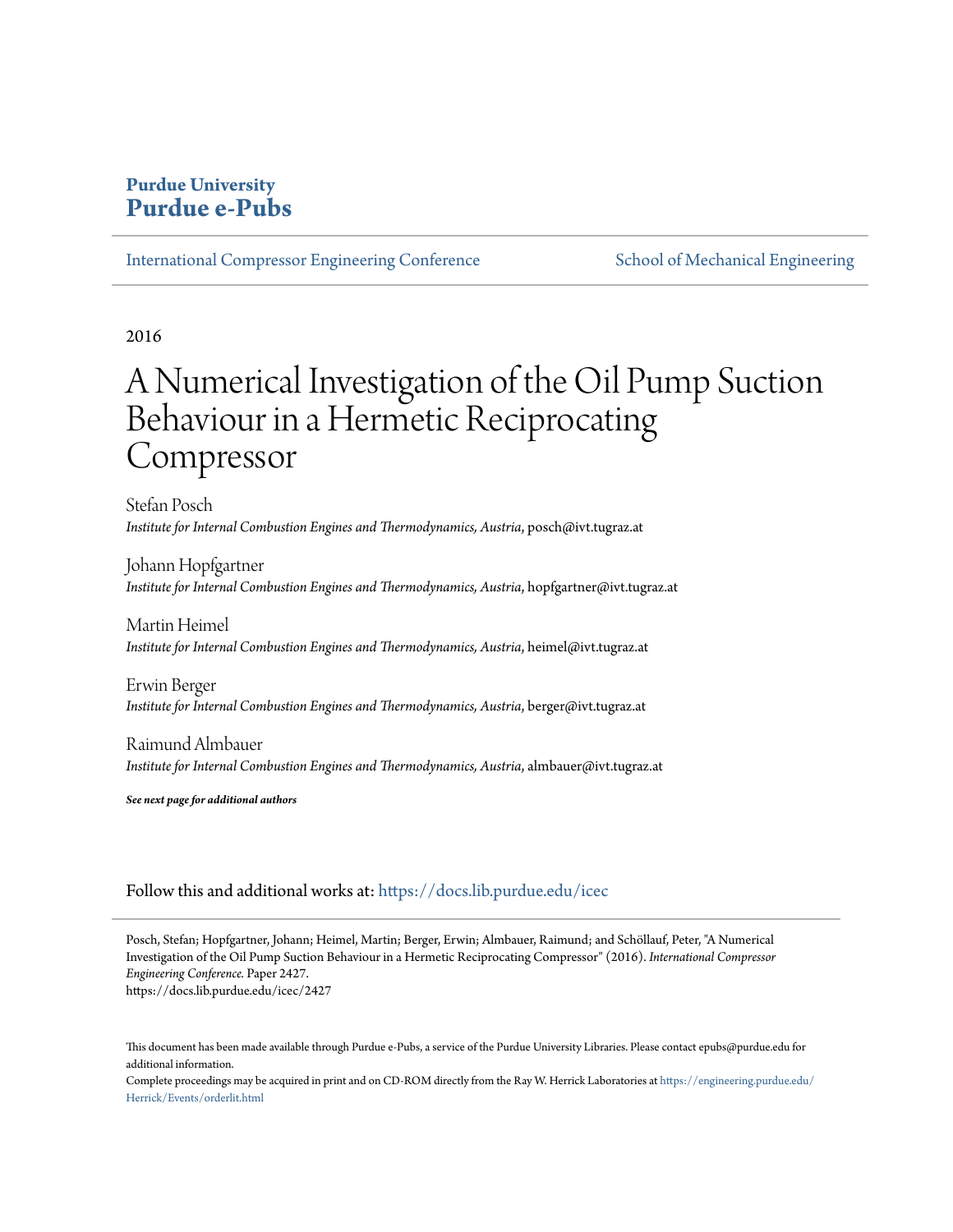#### **Authors**

Stefan Posch, Johann Hopfgartner, Martin Heimel, Erwin Berger, Raimund Almbauer, and Peter Schöllauf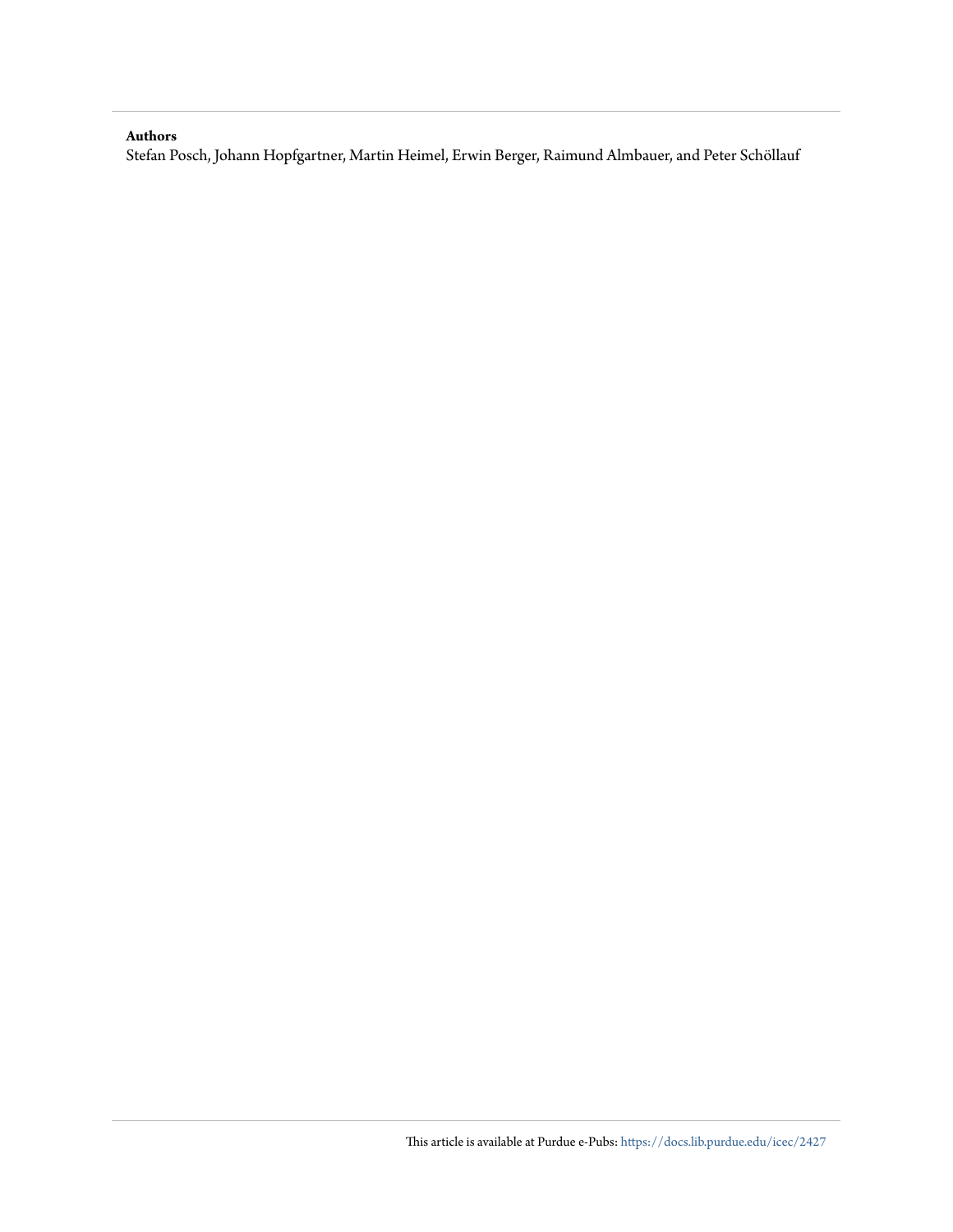# **A Numerical Investigation of the Oil Pump Suction Behaviour in a Hermetic Reciprocating Compressor**

Stefan POSCH<sup>1</sup>\*, Johann HOPFGARTNER<sup>1</sup>, Martin HEIMEL<sup>1</sup>, Erwin BERGER<sup>1</sup>, Raimund  $\mathrm{ALMBAUER}^1,$  Peter SCHÖLLAUF $^2$ 

<sup>1</sup> Institute of Internal Combustion Engines and Thermodynamics, Graz University of Technology, Inffeldgasse 19, 8010 Graz, Austria

| mnologasse 17, 0010 Oraz, <i>T</i> rastria |                   |  |  |  |  |
|--------------------------------------------|-------------------|--|--|--|--|
| posch@ivt.tugraz.at,                       | +43 316 873 30233 |  |  |  |  |
| hopfgartner@ivt.tugraz.at,                 | +43 316 873 30240 |  |  |  |  |
| heimel@ivt.tugraz.at,                      | +43 316 873 30235 |  |  |  |  |
| berger@ivt.tugraz.at,                      | +43 316 873 30234 |  |  |  |  |
| almbauer@ivt.tugraz.at,                    | +43 316 873 30230 |  |  |  |  |

2 Secop Austria GmbH, Jahnstraße 30, 8280 Fürstenfeld, Austria [p.schoellauf@secop.com,](mailto:p.schoellauf@secop.com) +43 3382 5010 984

\* Corresponding Author

## **ABSTRACT**

In addition to the adequate lubrication of the moving parts, the oil flow in a hermetic reciprocating compressor has a significant influence on the thermal characteristics of a compressor. The present work is concerned with the investigation of the oil pump system of a reciprocating hermetic compressor used in household refrigeration appliances. The considered oil pump system consists of a centrifugal pump immersed in the oil sump of the hermetic compressor and a helical groove machined on the crankshaft. The focus of this work lies on the immersed part of the centrifugal oil pump and its interaction with the oil in the oil sump. To analyse the flow in the immersed area of the oil pump, the commercial computational fluid dynamics (CFD) software ANSYS Fluent is used. The free surface of the oil flow is modelled with the Volume of Fluid (VOF) method. A numerical investigation is used to study the influence of the immersion depth and the oil pump design on oil mass flow rate and flow field at the oil pump intake. To evaluate the oil pump regarding the applicability in variable speed compressors, the influence of the rotational speed on the oil mass flow is also explored.

# **1. INTRODUCTION**

The most common compressor type used in domestic refrigeration appliance is the hermetic reciprocating compressor. This kind of compressor uses a reciprocating piston driven by a slider-crank mechanism for suction, compression and discharge of the refrigerant. Small-scale hermetic reciprocating compressors have a crankshaft which is directly driven by the electric motor. In addition to the energy transfer from the motor to the piston, the crankshaft acts also as oil pump device. Depending on the compressor type and the required amount of oil, different oil pump designs are used which differ in the arrangement of centrifugal and helical pumps. Several studies are available which deal with the investigation of single pumping parts or the entire oil pump, respectively. A numerical study of a compressor oil pump using commercial CFD software can be found in Lückmann *et al.* (2009) and Kerpicci *et al.* (2013). The authors used the Volume of Fluid (VOF) technique to model the two-phase flow in three dimensions. Besides the calculation of the oil mass flow rate, specific focus was laid on the determination of the oil climbing time. To keep the number of cells and therefore the computational time under a tolerable limit, several simplifications like the neglect of the gap between shaft and crankcase in the helical grove have to be made. Kim *et al.* (2002) used the analogy between the oil supply system of a reciprocating compressor and an electric circuit. The authors described the pumping parts by equivalent electric elements to get a mathematical model of the system. A validation of the simulation results by experimental data showed good agreement in terms of the oil flow rate. The fluid flow in helical pumps using analytical models is analysed in the works of Alves *et al.* (2009 and 2010). Thereby, the Navier-Stokes equations were adapted to a finite channel with specific boundary conditions. The gap between shaft and crankcase was neglected in these studies. Different techniques like generalized integral transform technique have been presented to solve the resulting equation. A more detailed investigation of helical groove oil pumps was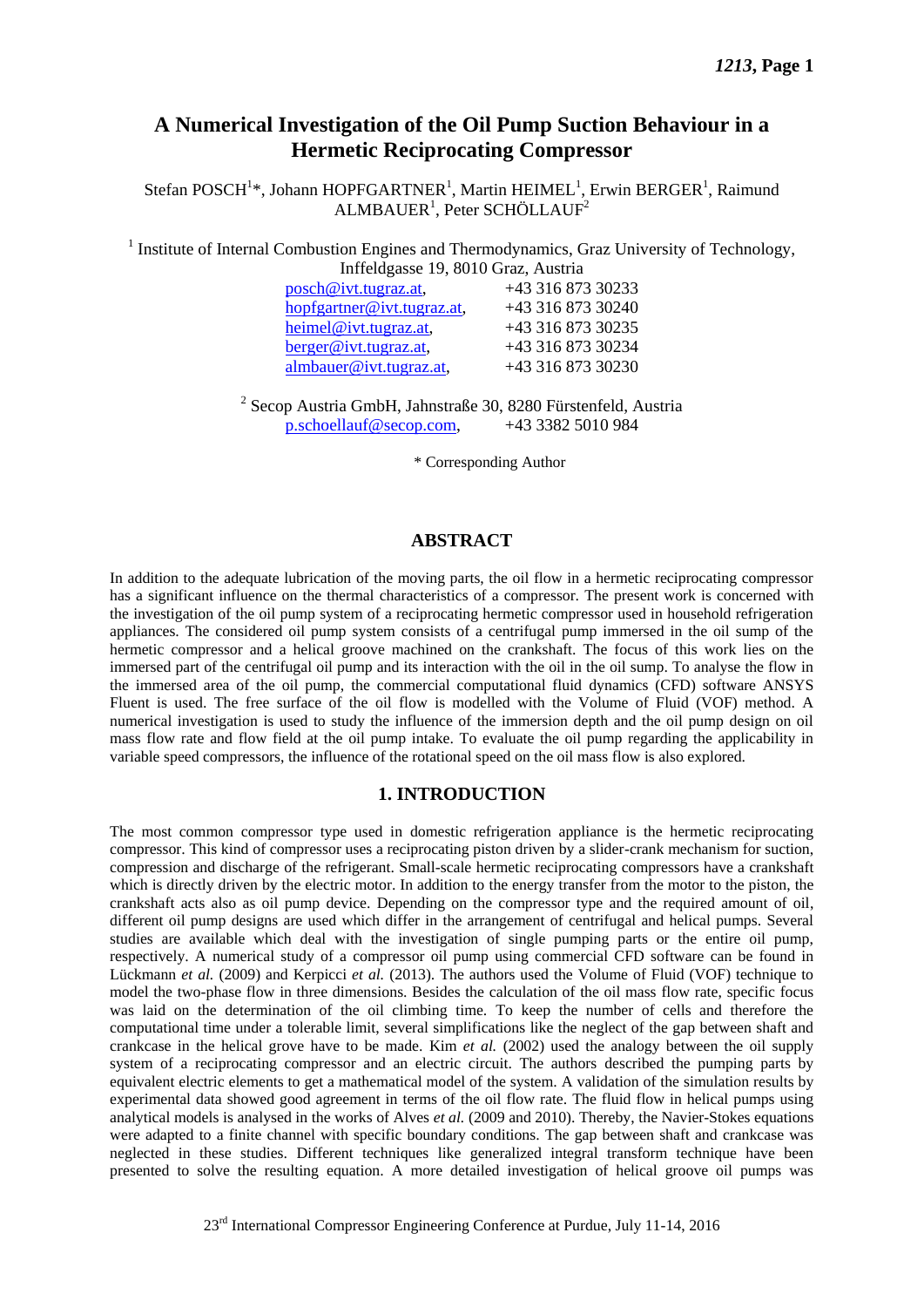presented by Posch *et al.* (2015). In this study, the oil flow in channel direction is assumed to be fully developed and the 2d flow in the channel cross section has been calculated considering the gap between shaft and crankcase. The pressure gradient in channel direction can be considered to get the ability to couple the helical groove with other pumping parts. In Tada *et al.* (2014) an uncoupled simulation of the helical pump of a reciprocating compressor using commercial CFD software is shown. The method has been utilized to analyse the applicability of an oil pump for the use in variable speed compressors. The authors calculated the volumetric oil flow depending on the rotational speed and immersion depth of the shaft in the compressor oil sump. Another example of the use of commercial CFD software to analyse the performance of a compressor lubrication system can be found in Ozsipah *et al.* (2014). In addition to the investigation of the influence of geometric parameters on the pumped oil mass flow, the suction behaviour of the oil pump was analysed. Therefore, the oil sump of the compressor was also modelled, assuming that the oil expelled from the oil pump does not flow back into the oil sump. A calculation of the oil mass flow rate, transient oil distribution and pressure fluctuations at the pump inlet, depending on geometrical parameters, was carried out.

The present paper focuses on the investigation of the suction behaviour of a hermetic reciprocating compressor oil pump. Therefore, an uncoupled simulation of the immersed centrifugal pump interacting with the oil sump using commercial CFD software ANSYS Fluent is carried out. To increase the accuracy of the simulation, the expelled oil is assumed to be transported back into the oil sump. The approach is utilized to get an insight in the suction behaviour of the oil pump in dependence on the immersion depth, pump design and rotational speed. Additionally, an assessment according to the oil mass flow rate of the different cases is presented.

#### **2. MODELLING**

#### **2.1 Theoretical background**

 $\sim$ 

Computational fluid dynamics (CFD) simulation is based on the solution of the flow governing equations using numerical methods. The governing equations for mass and momentum are as follows (Moukalled *et al.*, 2015):

$$
\frac{\partial \rho}{\partial t} + \nabla \cdot [\rho \nu] = 0 \tag{1}
$$

$$
\frac{\partial}{\partial t}[\rho v] + \nabla \cdot {\rho v v} = -\nabla p + \mu \nabla^2 v + f_b \tag{2}
$$

The simulation domain is divided into a finite number of cells, the so called control volumes. The governing equations are spatial discretized on the control volumes using the finite volume method to get a linear system of equations which is solved by mathematical methods. Commercial CFD software like ANSYS Fluent, which is used in the present study, executes these steps automatically.

Two phase flows with sharp interface are calculated with the volume of fluid approach (VOF) by Scardovelli and Zaleski (1999) which is implemented in ANSYS Fluent. The VOF approach models two or more immiscible fluids by tracking the volume fraction of each fluid in the domain, solving the volume fraction equation (3). Fluid properties like density or viscosity can be determined by summing up the volume fraction weighted values (4 and 5).

$$
\frac{\partial \chi}{\partial t} + \frac{\partial (u_i \chi)}{\partial x_i} = 0 \tag{3}
$$

$$
\rho = \rho_g \chi + \rho_l (1 - \chi) \tag{4}
$$

$$
\mu = \mu_g \chi + \mu_l (1 - \chi) \tag{5}
$$

Further information about the VOF method can be found in the work of Scardovelli and Zaleski (1999) and the Fluent User Guide (2011).

#### **2.2 Simulation domain**

The investigated compressor oil pump consists of three single pump parts: a helical pump and two centrifugal pumps at the inlet and outlet of the crankshaft, respectively. To increase the oil mass flow rate, the considered oil pump is designed with a spiral sheet (catcher) at the pump inlet. The aim of the present study is to investigate the suction behaviour of the oil pump and the flow conditions at the pump inlet. Therefore, an uncoupled simulation of the centrifugal pump at the crankshaft inlet in combination with a simplified oil sump is carried out. The computational mesh is created with about 250.000 cells for the pump and about 400.000 cells for the sump,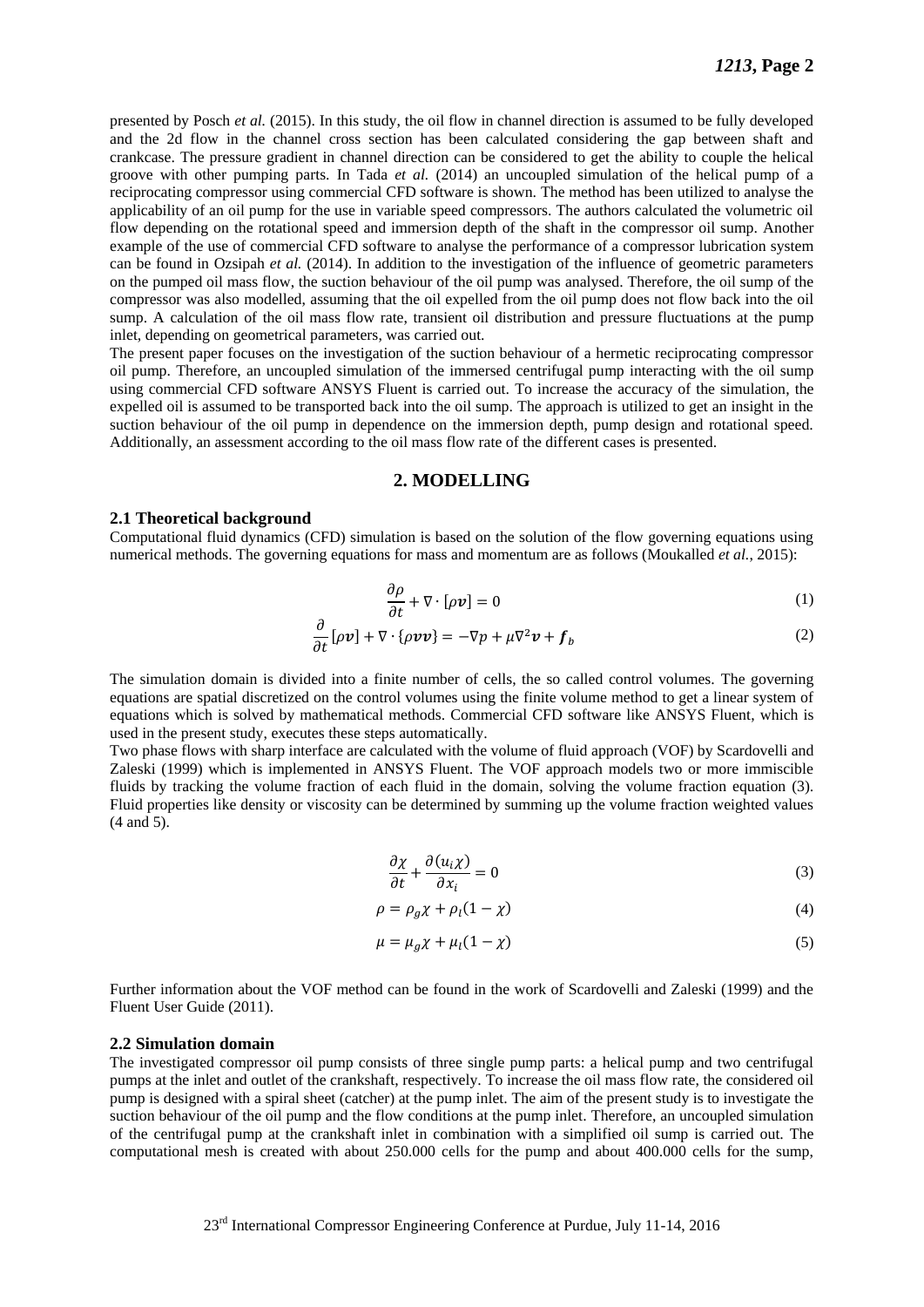

respectively. The mesh is refined at interfaces, inlet and outlet to increase simulation accuracy. Figure 1 shows the position of the centrifugal pump in the crankshaft (a) and the computational mesh (b).

**Figure 1**: Position of the centrifugal pump (a), geometrical domain (b) and computational mesh (c)

To fulfil the overall mass balance, the oil at the outlet of the pump is filled back into the oil sump at the outer area of the oil sump surface to reproduce the wall oil flow. A mass flow boundary condition which is linked to the pump outlet via user defined function (UDF) is applied on the outer area of the oil sump surface. On the rest of the oil sump surface, a pressure inlet boundary condition with zero relative pressure is applied. At pump outlet and ventilation hole, a pressure outlet boundary condition is used with also zero relative pressure. To decrease computational time, the pump is filled with oil according to the current immersion depth at the initialization process. The simulation is carried out until pressure at the pump/sump interface and oil mass flow at the pump outlet show a steady-state behaviour.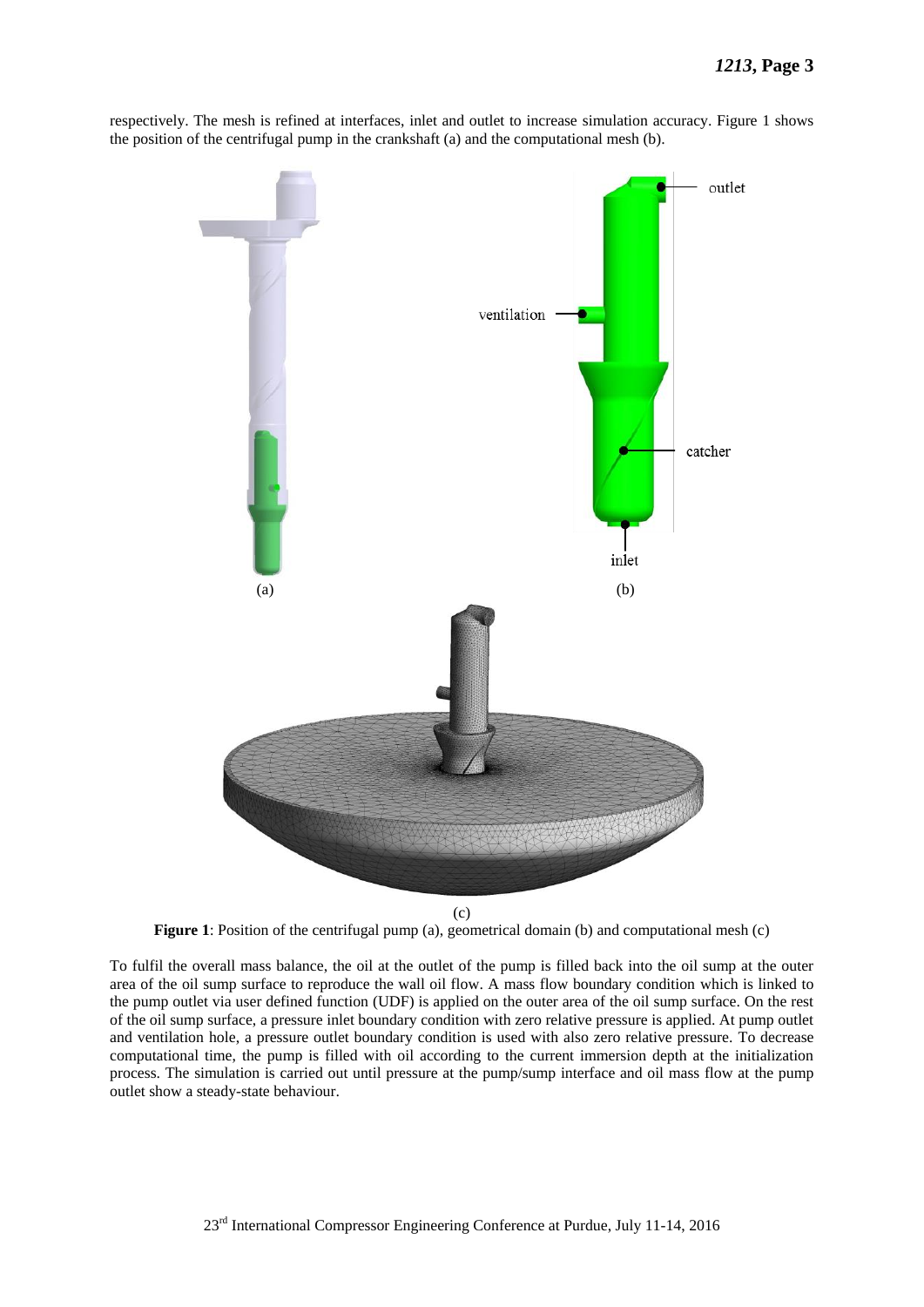### **2.3 Assumptions and Settings**

The following assumptions are made for the simulation of the centrifugal pump and the compressor oil sump:

- Isothermal flow.
- Acceleration at the compressor start-up is infinite.
- Air is used for the gaseous phase.
- Dissolving of gaseous phase in liquid phase is neglected.
- Physical properties of the fluids are constant.
- Laminar flow.

The oil density is set to 832 kg m<sup>-3</sup> and the oil viscosity is set to 6.7 x 10<sup>-3</sup> Pa s. Surface tension is considered and is set to  $0.028$  N m<sup>-1</sup>.

The simulation is carried out using implicit VOF method in combination with bounded second order implicit time formulation. The spatial discretization of the momentum equation is utilized with a second order upwind scheme (Moukalled *et al*., 2015) and, for the volume fraction equation, the compressive scheme is used. The pressure-velocity coupling is executed with the PISO (pressure-implicit with splitting of operators) algorithm (Isaa, 1986). Time step is set to  $10^{-4}$  s and double precision mode is utilized.

# **3. RESULTS**

The important properties to value the functionality of oil pumps for the usage in hermetic compressors are the oil mass flow rate, the oil climbing time and the oil distribution. To quantify the influence of the immersion depth, the rotational speed and the pump design on the mentioned parameters, a basic configuration with 7 mm immersion depth and 3000 rpm rotational speed in combination with the original geometry is used.

Figure 2 shows the oil volume fraction depending on the immersion depth at different time steps during the compressor start-up until and after reaching stead-state conditions. The figures show the development of the oil parabola due to the centrifugal forces. Although the variant with the highest immersion depth gives the highest static pressure at the pump inlet due to the hydrostatic pressure, the oil parabola sinks nearly to the pump inlet at the beginning of compressor start-up. This can be explained by the increasing friction forces on the outer surface which induce centrifugal forces. The centrifugal forces reduce the static pressure at the pump inlet. If the oil parabola would reach the pump inlet, the oil flow would break down immediately.



#### 23<sup>rd</sup> International Compressor Engineering Conference at Purdue, July 11-14, 2016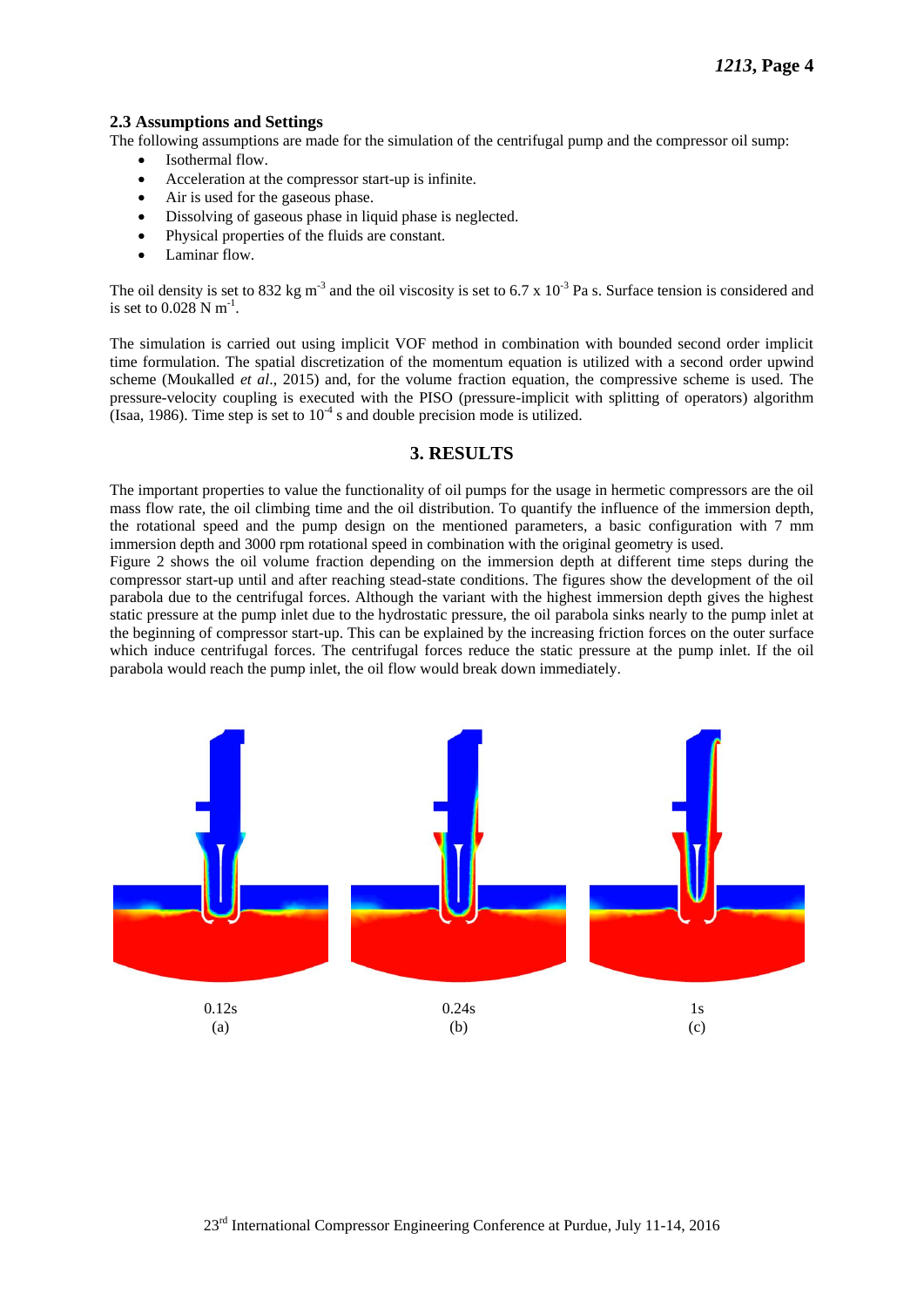

flow time

The oil volume fraction at steady-state conditions for rotational speed variations and two different design variants can be seen in Figure 3. The results of the simulation show the increasing steepness of the oil parabola at higher rotational speed which leads to a lower oil level inside the pump. As already mentioned, if the oil parabola reaches the pump inlet, the oil mass flow would break down. Figure 3 (c) and Figure 3 (d) show two different design variants. Design 1 has a larger pump inlet diameter compared to the original geometry. Design 2 has the same diameter at the pump inlet, but compared to the original geometry, the conical shape is replaced by a cylindrical shape, thus the volume in the lower region of the pump is larger. The oil volume fraction of pump design 1 shows an uneven shape of the oil parabola due to the influence of the spiral sheet which interacts with the oil in the sump. A comparison between design 2 and the original geometry shows similar shape of the oil parabola and an increased amount of oil in the catcher due to the higher volume of design 2.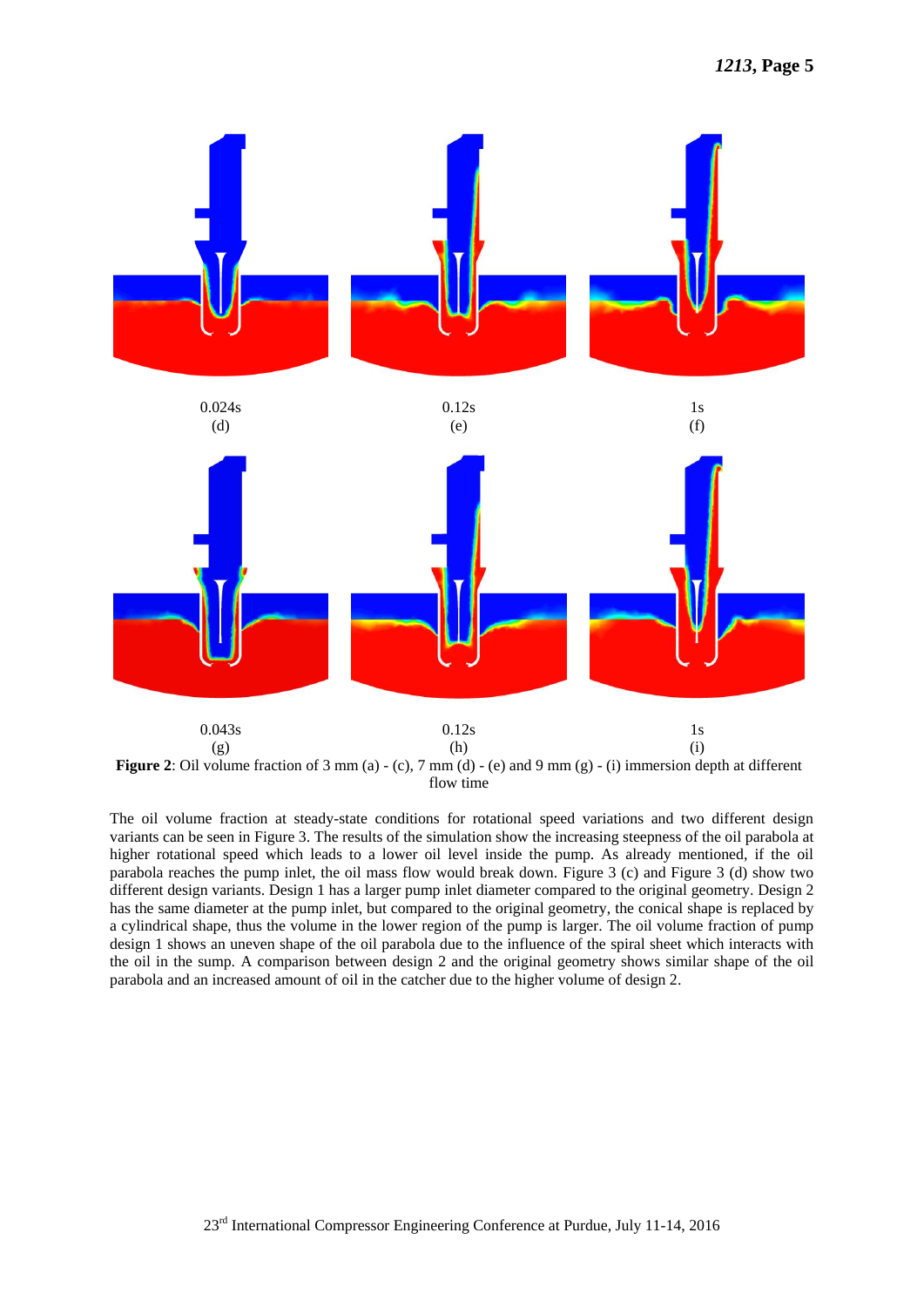

**Figure 3**: Steady-state oil volume fraction

Figure 4 shows the pressure distribution and the flow field of the basic configuration in the vicinity of the pump inlet. It can be seen that the main flow of the oil is situated around the centreline of the pump until the flow develops the oil parabola. Apart from the centreline, hardly oil is transported, thus the oil in that region undergoes only a rotational movement. The tangential velocity at the outer surface of the pump is a function of the distance from the centreline and increases with growing radius. Due to the higher velocities, the pressure decreases in the vicinity of the surface and oil is transported to low pressure regions causing vortexes. The vortexes spread out in the oil sump and can cause acoustic problems. High velocities at the inlet of the pump result in a decrease of the static pressure. Table 1 gives an overview of the static pressure reduction for the observed variants compared to the analytically determined geodetic pressure. It can be pointed out, that the major part of the static pressure reduction occurs due to the flow in axial direction. The influence of tangential and radial flow on the reduction of the static pressure can be considered as efficiency loss. Especially higher rotational speed induces higher tangential and radial velocities at the pump inlet due to higher frictional forces.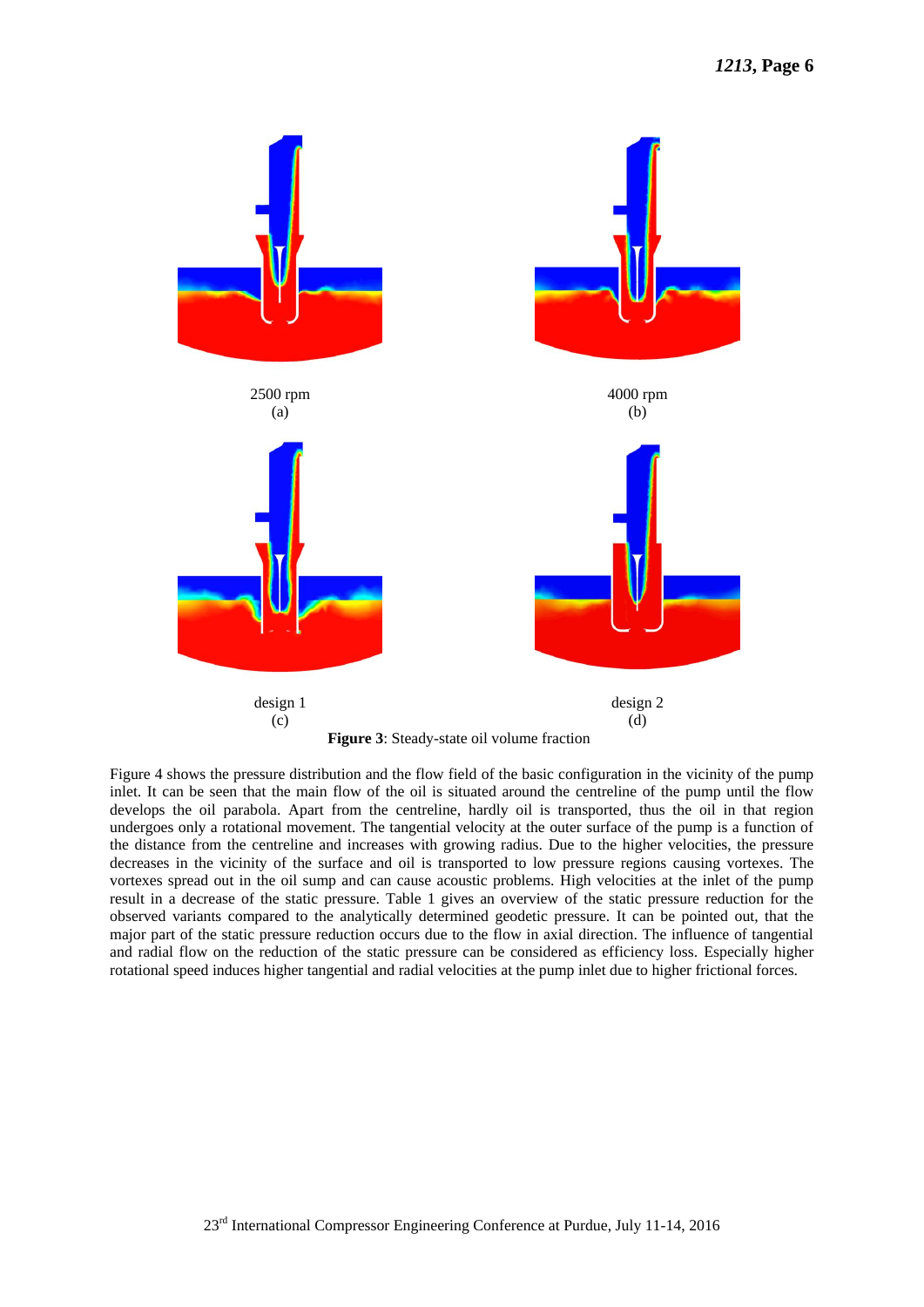

**Figure 4**: Pressure distribution and flow field in the vicinity of the suction hole

The Figures 5, 6 and 7 illustrate the mass flow rate at pump outlet as a function of time of the investigated variants. Simulated mass flow rates are normalized to the basic configuration. Variations of the immersed depth of the oil pump show the dependence of the oil mass flow rate on the immersion depth and therefore on the static pressure. Reduction of the immersion depth of  $\sim 50\%$  yields a decrease of the mass flow rate of 20 % and an increase of the oil climbing time of 0.4 s. The results also show that higher immersion depths do not affect the oil climbing time significantly but yield higher oil mass flow rates as expected. The comparison between the original geometry, design 1 and design 2 shows deviations of the oil mass flow rate of about 10 %. A shorter oil climbing time could be achieved with design 1 compared to the original geometry. Design 2 requires significant longer time for the oil reaching the pump outlet. This can be explained due to the higher volume in design 2 which has to be filled with oil until it is furtherly transported.



**Figure 5**: Normalized oil mass flow as a function of immersion depth

**Figure 6**: Normalized oil mass flow as a function of pump design

Rotational speed variations influence the oil mass flow rate and the oil climbing time in the same intent. Increasing the rotational speed by a third yields an increase of the oil mass flow rate by a factor of 2.2. The results also show the behaviour of the oil pump at low rotational speeds. A reduction of 500 rpm compared to the basic configuration results in an oil mass flow decrease of 60%. Simulations with reduced rotational speed show that no oil is transported under 2000 rpm, thus the use of the investigated pump design in variable speed compressors is unsuitable.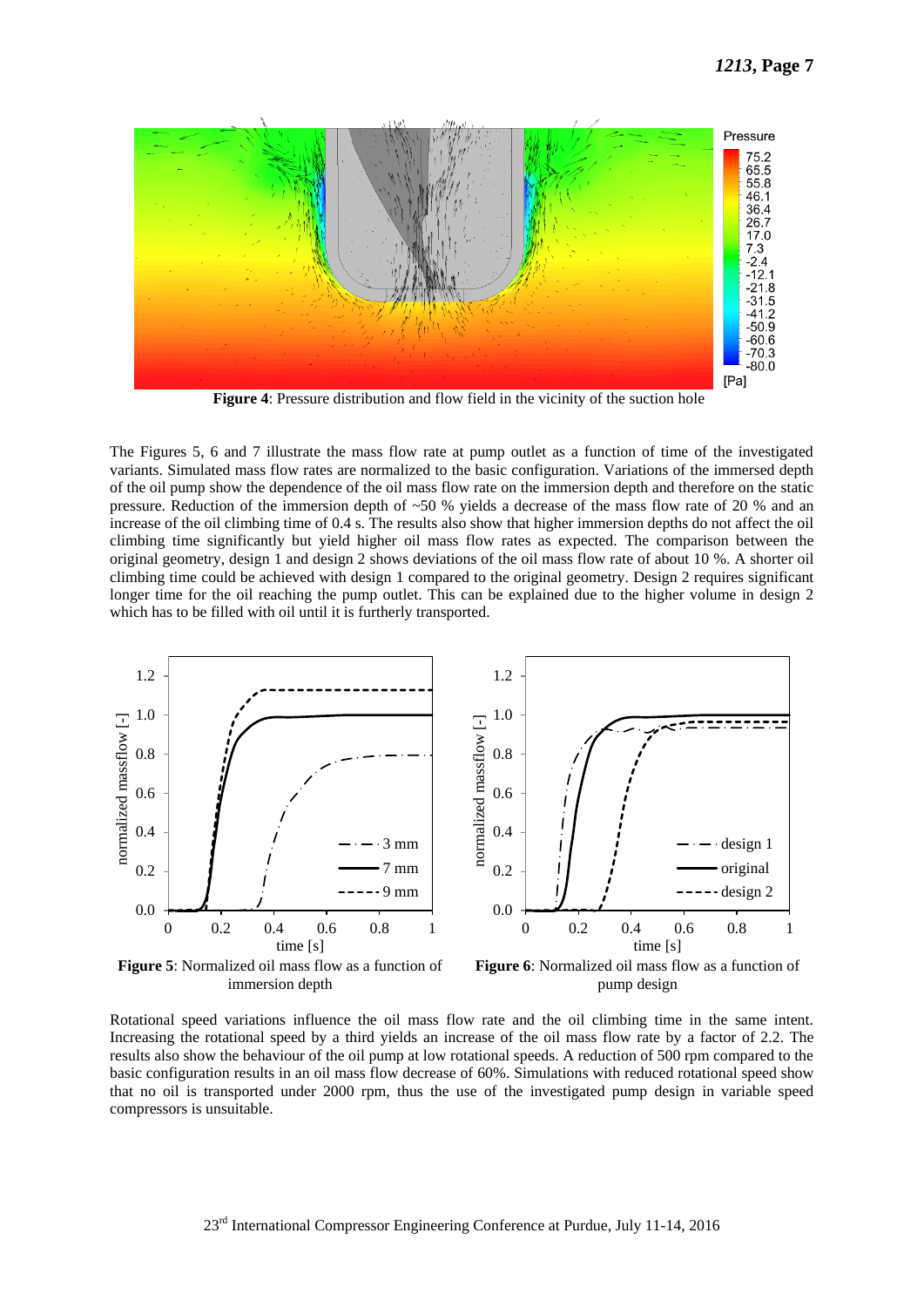

**Figure 7**: Normalized oil mass flow as a function of rotational speed

| <b>Table 1:</b> Reduction of the static pressure between |  |  |  |  |
|----------------------------------------------------------|--|--|--|--|
| analytic (geodetic pressure) and numerical (CFD)         |  |  |  |  |
| calculation                                              |  |  |  |  |
|                                                          |  |  |  |  |

| Variant              | Value |  |
|----------------------|-------|--|
|                      | [%]   |  |
| basic model          | 21.0  |  |
| 3 mm immersion depth | 45.5  |  |
| 9 mm immersion depth | 24.1  |  |
| $2500$ rpm           | 9.2   |  |
| 4000 rpm             | 71.2  |  |
| design 1             | 55.3  |  |
| design <sub>2</sub>  | 52.5  |  |

# **4. CONCLUSION**

A numerical investigation of the suction behaviour of the oil pump of a hermetic compressor is shown. The simulations are carried out using the commercial software ANSYS Fluent and they concentrate on the immersed centrifugal pump and its interaction with the oil sump. Special focus lies on the oil volume fraction in the pump, the oil mass flow rate, the oil climbing time and the static pressure at pump inlet. After analysing the simulation results the following conclusions can be drawn:

- Especially in the start-up phase of the compressor, the oil parabola can sink significantly which has to be taken into account in the pump design.
- Frictional forces reduce the static pressure at the pump inlet due to high radial and tangential velocities which occurs at high rotational speed.
- Vortexes are developed on the immersed pump surface which are spread out in the oil sump and can lead to acoustic problems.
- Volumes in the lower area of the pump should be kept small to decrease the oil climbing time considering the development of the oil parabola.
- The investigated oil pump is not suitable for the use in variable speed compressors because the oil transport fails below 2000 rpm.

# **NOMENCLATURE**

| $\boldsymbol{f}_b$ | body force vector    | $(N/m^3)$           | <b>Subscripts</b>    |                     |                      |
|--------------------|----------------------|---------------------|----------------------|---------------------|----------------------|
| $\boldsymbol{p}$   | pressure             | (N/m <sup>2</sup> ) |                      | gaseous phase       |                      |
|                    | time                 | (s)                 |                      | liquid phase        |                      |
| $u_i$              | velocity component   | (m/s)               | <b>Greek symbols</b> |                     |                      |
| $v_i$              | velocity vector      | (m/s)               | и                    | dynamic viscosity   | $(N \text{ s/m}^2)$  |
| $\mathcal{X}_i$    | coordinate component | (m)                 |                      | density             | (kg/m <sup>3</sup> ) |
|                    |                      |                     |                      | gas volume fraction | $(-)$                |